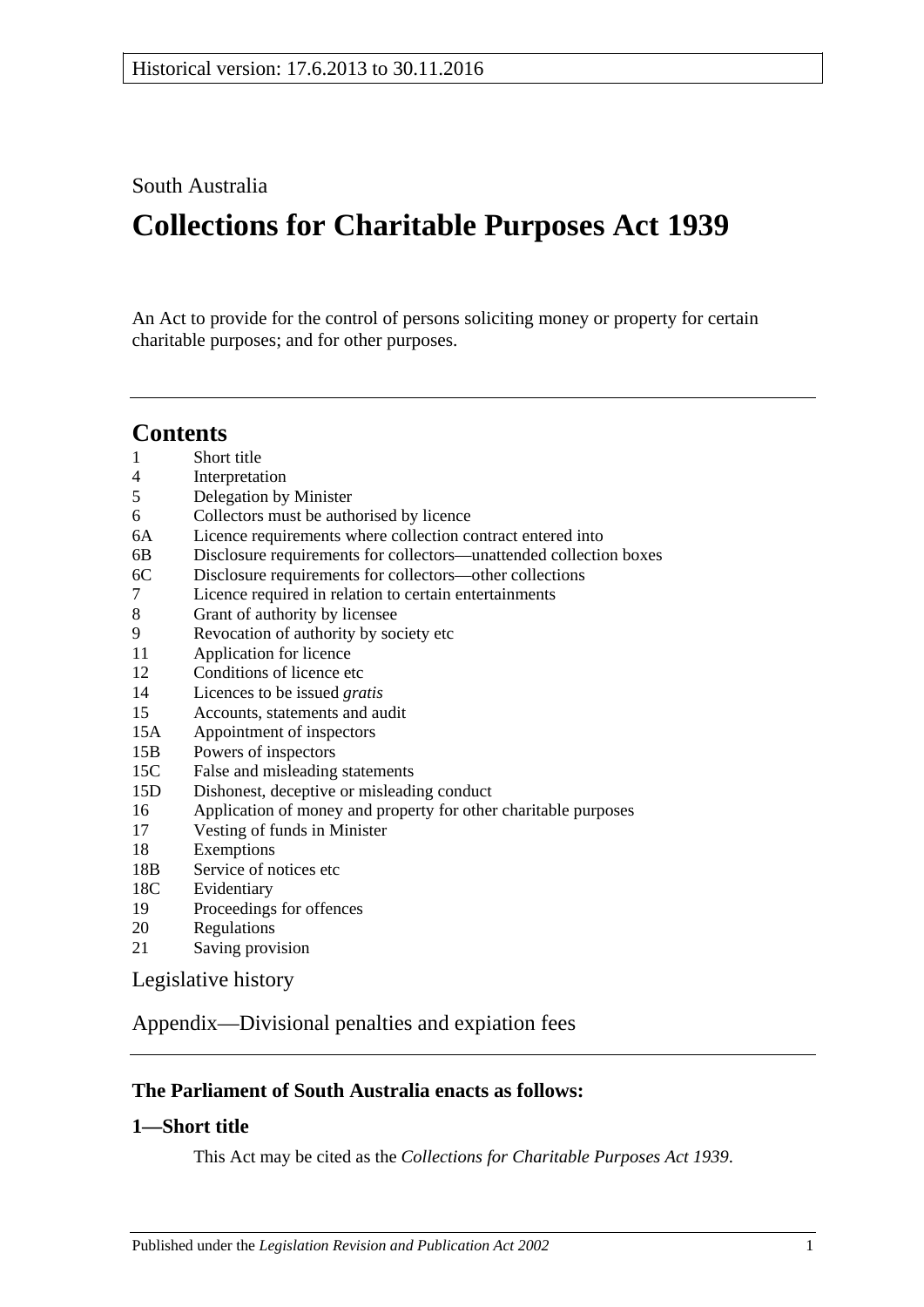#### <span id="page-1-0"></span>**4—Interpretation**

In this Act—

*body* means a body whether corporate or unincorporate;

*charitable purpose* means—

- (a) the affording of relief to diseased, disabled, sick, infirm, incurable, poor, destitute, helpless, or unemployed persons, or to the dependents of any such persons;
- (b) the relief of distress occasioned by war, whether occasioned in South Australia or elsewhere;
- (e) the affording of relief, assistance, or support to persons who are or have been members of the armed forces of Australia or to the dependents of any such persons;
- (f) the provision of welfare services for animals;

*collection contract* means a contract under which a person agrees to act as a paid collector for a person, society, body or association;

*collector*—a person acts as a collector if the person—

- (a) collects or attempts to collect money or property wholly or partly for a charitable purpose; or
- (b) obtains or attempts to obtain money wholly or partly for a charitable purpose by the sale of a disc, badge, token, flower, ribbon or other device; or
- (c) obtains or attempts to obtain a bequest, devise or other grant of money or property wholly or partly for a charitable purpose;

*inspector* means a person appointed by the Minister as an inspector under [section](#page-8-0) 15A;

*paid collector*—a person acts as a paid collector if the person receives valuable consideration to act as a collector;

*property* includes real and personal property;

*section 6 licence* means a licence granted under this Act for the purposes of section 6;

*section 6A licence* means a licence granted under this Act for the purposes of section 6A;

*section 7 licence* means a licence granted under this Act for the purposes of section 7.

**Note—**

For definition of divisional penalties (and divisional expiation fees) see Appendix.

### <span id="page-1-1"></span>**5—Delegation by Minister**

- (1) The Minister may, by notice in the Gazette, delegate any of the Minister's powers or functions under this Act—
	- (a) to a particular person or body; or
	- (b) to the person for the time being occupying a particular position.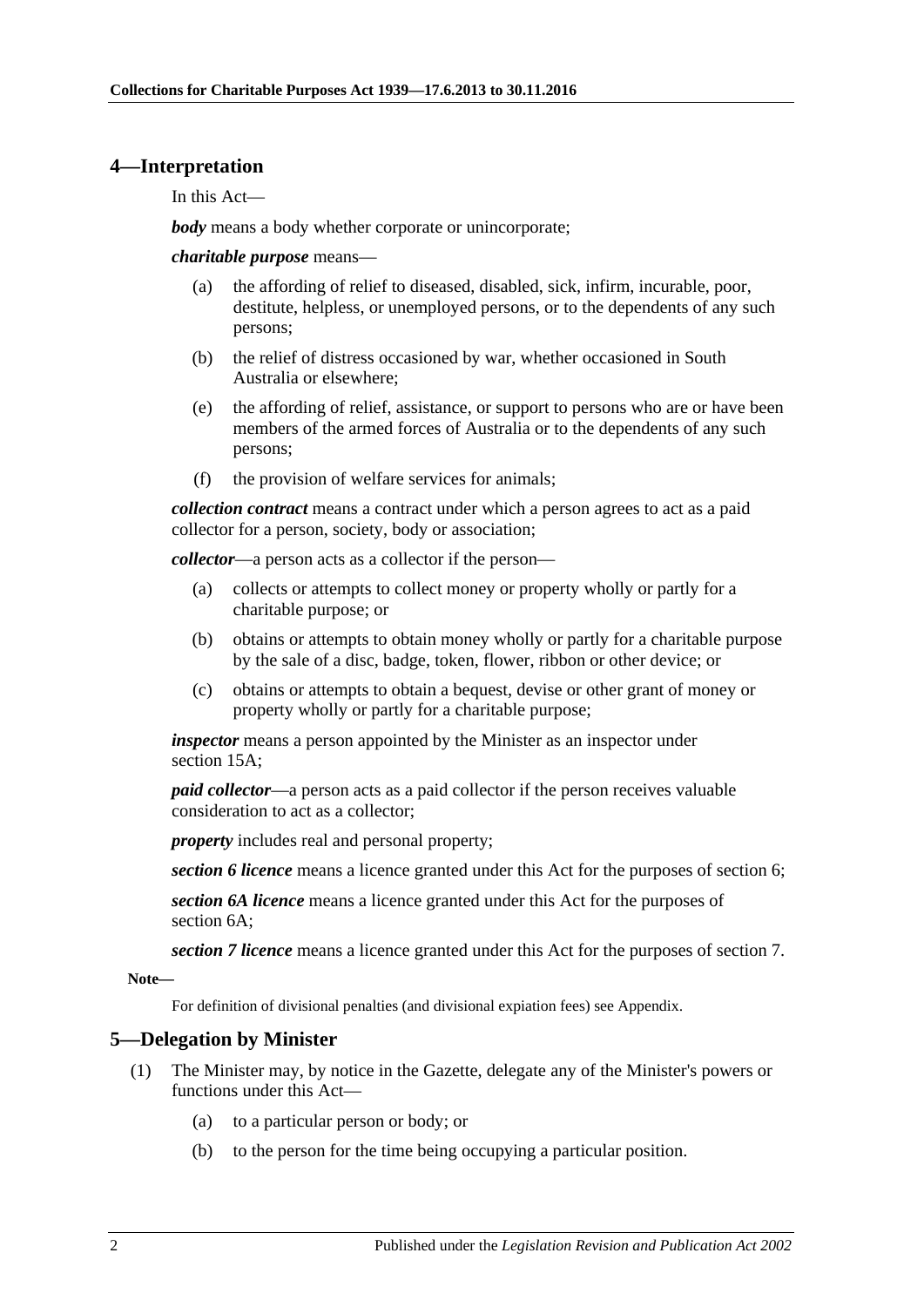- (2) A delegation under this section—
	- (a) may be absolute or conditional; and
	- (b) does not derogate from the power of the Minister to act in any matter; and
	- (c) may be varied or revoked by the Minister by subsequent notice in the Gazette.
- (3) A power or function delegated under this section may, if the instrument of delegation so provides, be further delegated.

#### <span id="page-2-3"></span><span id="page-2-0"></span>**6—Collectors must be authorised by licence**

(1) Subject to [subsection](#page-2-2) (2), a person must not act as a collector unless the person holds, or is authorised by the holder of, a [section](#page-2-0) 6 licence.

Penalty: Division 6 fine.

- <span id="page-2-2"></span>(2) [Subsection](#page-2-3) (1) does not apply if—
	- (a) the person—
		- (i) only collects or attempts to collect money or property from persons known to the person or with whom the person regularly associates; and
		- (ii) provides all of the money or property so collected to the holder of a [section](#page-2-0) 6 licence; and
		- (iii) is not a paid collector; or
	- (b) the person—
		- (i) only collects or attempts to collect property for the purpose of affording relief to a particular person or to the dependants of a particular person; and
		- (ii) provides all of the property so collected to that person or to those dependants; and
		- (iii) is not a paid collector.

#### <span id="page-2-1"></span>**6A—Licence requirements where collection contract entered into**

A paid collector must not employ or engage another person (whether or not for valuable consideration) to act as a collector in performance of the paid collector's obligations under a collection contract unless the paid collector is the holder of a [section](#page-2-1) 6A licence.

Penalty: Division 6 fine.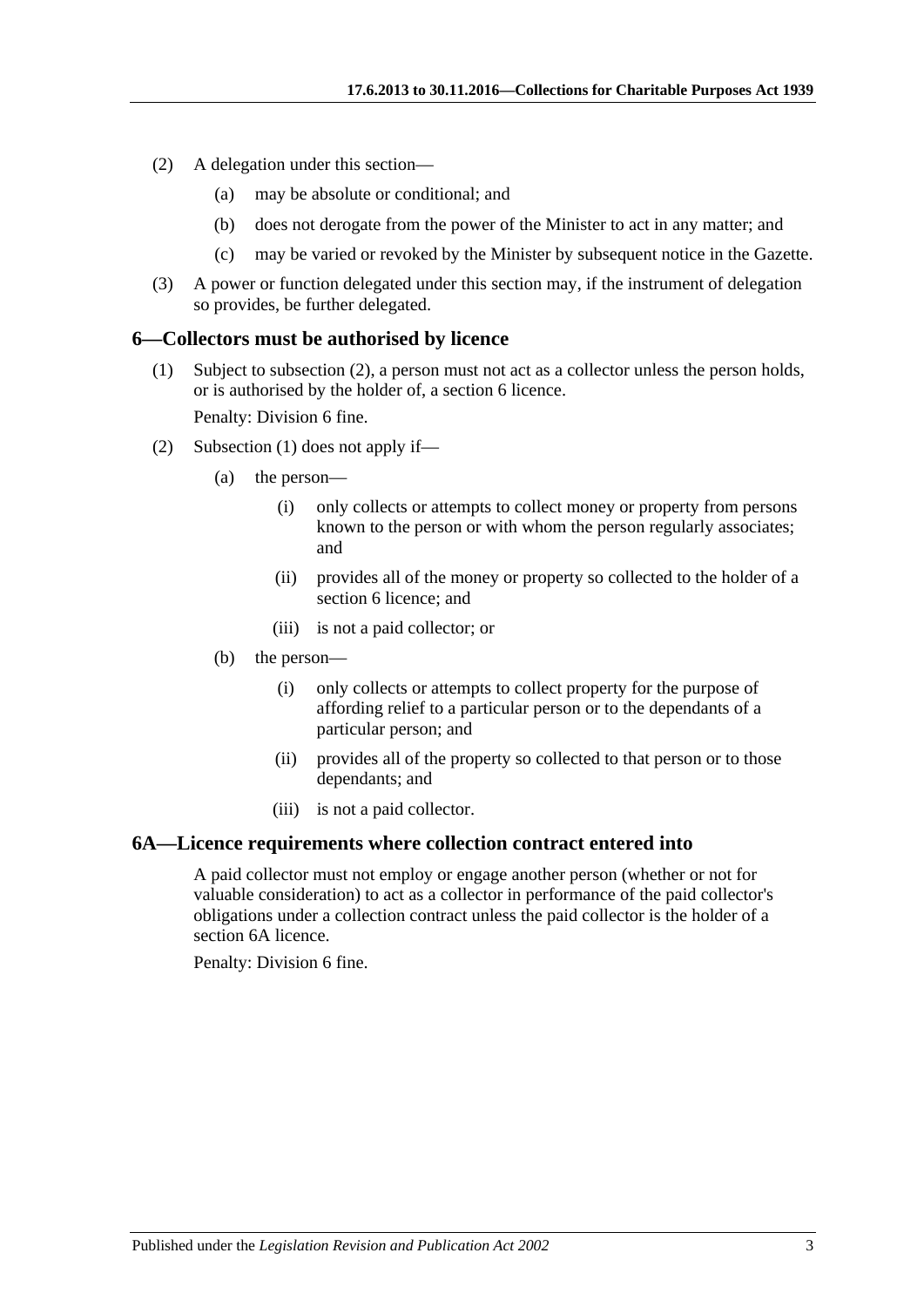#### <span id="page-3-2"></span><span id="page-3-0"></span>**6B—Disclosure requirements for collectors—unattended collection boxes**

- (1) A person who acts as a collector by placing an unattended collection box in a public place must ensure that the collection box is marked, in a reasonably prominent position, with the following information:
	- (a) the name of, and contact details for, the holder of the [section](#page-2-0) 6 licence under which the person is authorised to act as a collector and, if the holder of that licence has previously submitted a statement under section [15\(2\)\(b\),](#page-7-2) particulars of the website maintained by the Minister under [section](#page-8-1) 15(6) or any other website at which the last such statement submitted by the holder of that licence can be inspected;
	- (b) any other information prescribed by regulation.
- (2) A paid collector who contravenes or fails to comply with [subsection](#page-3-2) (1) is guilty of an offence.

Penalty: Division 7 fine.

(3) The holder of a [section](#page-2-0) 6 licence must take reasonable steps to ensure that each person authorised to act as a collector by the holder of the licence is aware of his or her obligations under this section and is provided with the information referred to in [subsection](#page-3-2) (1).

Penalty: Division 6 fine.

(4) The holder of a [section](#page-2-1) 6A licence must take reasonable steps to ensure that each person employed or engaged (whether or not for valuable consideration) to act as a collector by the holder of the licence is aware of his or her obligations under this section and is provided with the information referred to in [subsection](#page-3-2) (1).

Penalty: Division 6 fine.

- (5) For the purposes of this section, a collection box that is not attended by any person who is the holder of a [section](#page-2-0) 6 licence in respect of the collection, or authorised by the holder of such a licence, will be taken to be an unattended collection box.
- (6) In this section—

*collection box* includes any form of receptacle for the collection of money, whether the money is to be placed in the receptacle as a donation or for the purchase of a disc, badge, token, flower, ribbon or other device.

#### <span id="page-3-3"></span><span id="page-3-1"></span>**6C—Disclosure requirements for collectors—other collections**

- (1) A person who acts as a collector must tell each person from whom money or property, or a bequest, devise or other grant of money or property, is collected or obtained or attempted to be collected or obtained—
	- (a) his or her name or, if the person is issued with a unique identifier by the holder of the [section](#page-2-0) 6 licence under which the person is authorised to act as a collector, that unique identifier; and
	- (b) whether or not the person is acting as a paid collector.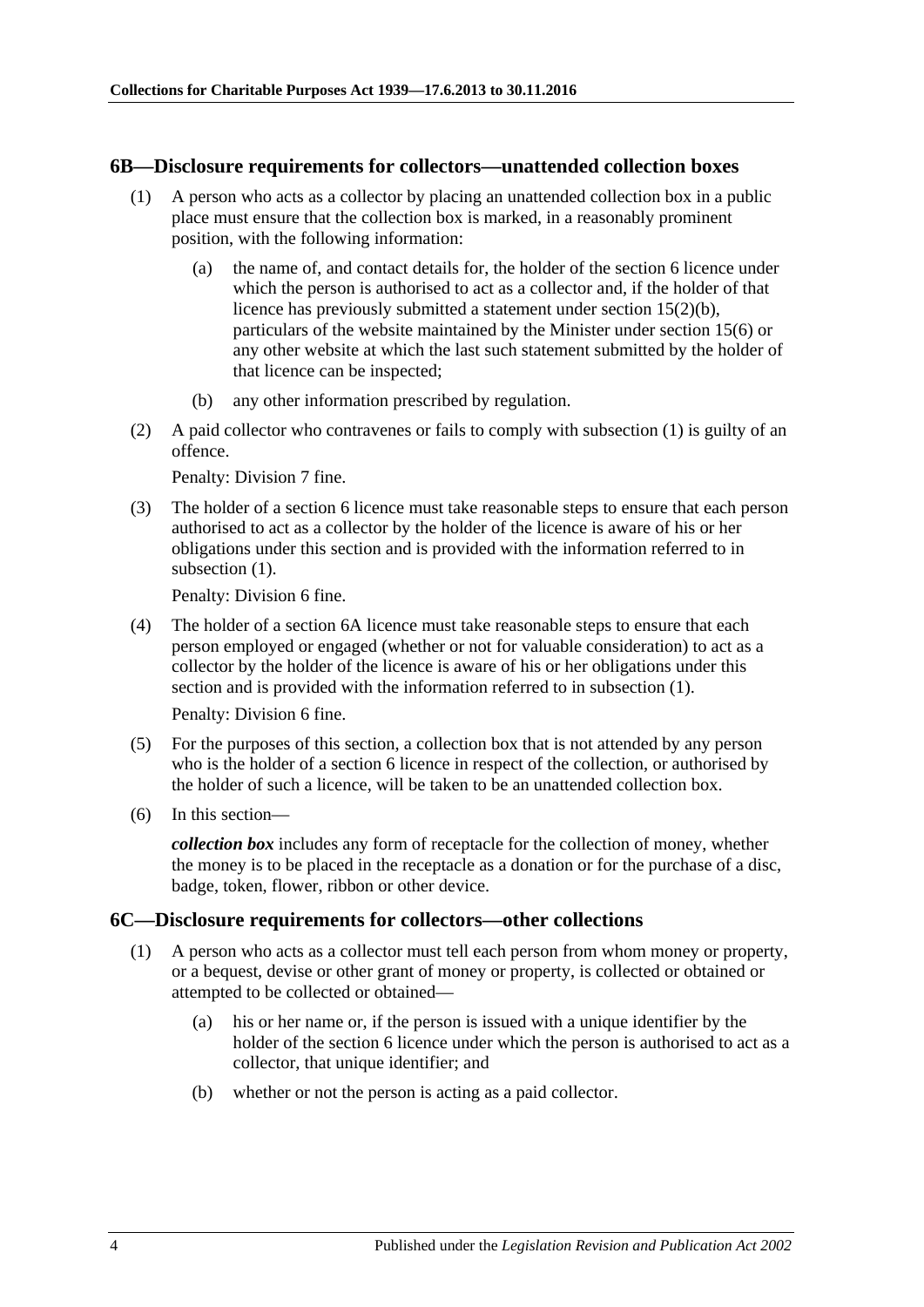- (2) However, [subsection](#page-3-3) (1) does not apply to a person acting as a collector if the person—
	- (a) can be seen by the persons from whom money or property, or a bequest, devise or other grant of money or property, is collected or obtained or attempted to be collected or obtained; and
	- (b) is wearing a badge, in a reasonably prominent position, which contains the information specified in [subsection](#page-3-3) (1).
- (3) A paid collector who contravenes or fails to comply with [subsection](#page-3-3) (1) is guilty of an offence.

Penalty: Division 7 fine.

- <span id="page-4-1"></span>(4) A person who acts as a collector must, at the request of a person from whom money or property, or a bequest, devise or other grant of money or property, is collected or obtained or attempted to be collected or obtained, provide the following information to the person:
	- (a) the name of, and contact details for, the holder of the [section](#page-2-0) 6 licence under which the person is authorised to act as a collector and, if the holder of that licence has previously submitted a statement under section [15\(2\)\(b\),](#page-7-2) particulars of the website maintained by the Minister under [section](#page-8-1) 15(6) or any other website at which the last such statement submitted by the holder of that licence can be inspected;
	- (b) any other information prescribed by regulation.
- (5) A paid collector who contravenes or fails to comply with [subsection](#page-4-1) (4) is guilty of an offence.

Penalty: Division 7 fine.

(6) The holder of a [section](#page-2-0) 6 licence must take reasonable steps to ensure that each person authorised to act as a collector by the holder of the licence is aware of his or her obligations under this section and is provided with the information referred to in [subsection](#page-4-1)  $(4)$ .

Penalty: Division 6 fine.

(7) The holder of a [section](#page-2-1) 6A licence must take reasonable steps to ensure that each person employed or engaged (whether or not for valuable consideration) to act as a collector by the holder of the licence is aware of his or her obligations under this section and is provided with the information referred to in [subsection](#page-4-1) (4).

Penalty: Division 6 fine.

(8) This section does not apply to a person who acts as a collector in the manner described in [section](#page-3-0) 6B.

#### <span id="page-4-0"></span>**7—Licence required in relation to certain entertainments**

- (1) This section applies to an entertainment if—
	- (a) a charge is made for admission to the entertainment; and
	- (b) it is held out that the proceeds, or part of the proceeds, of the entertainment are to be devoted to a charitable purpose.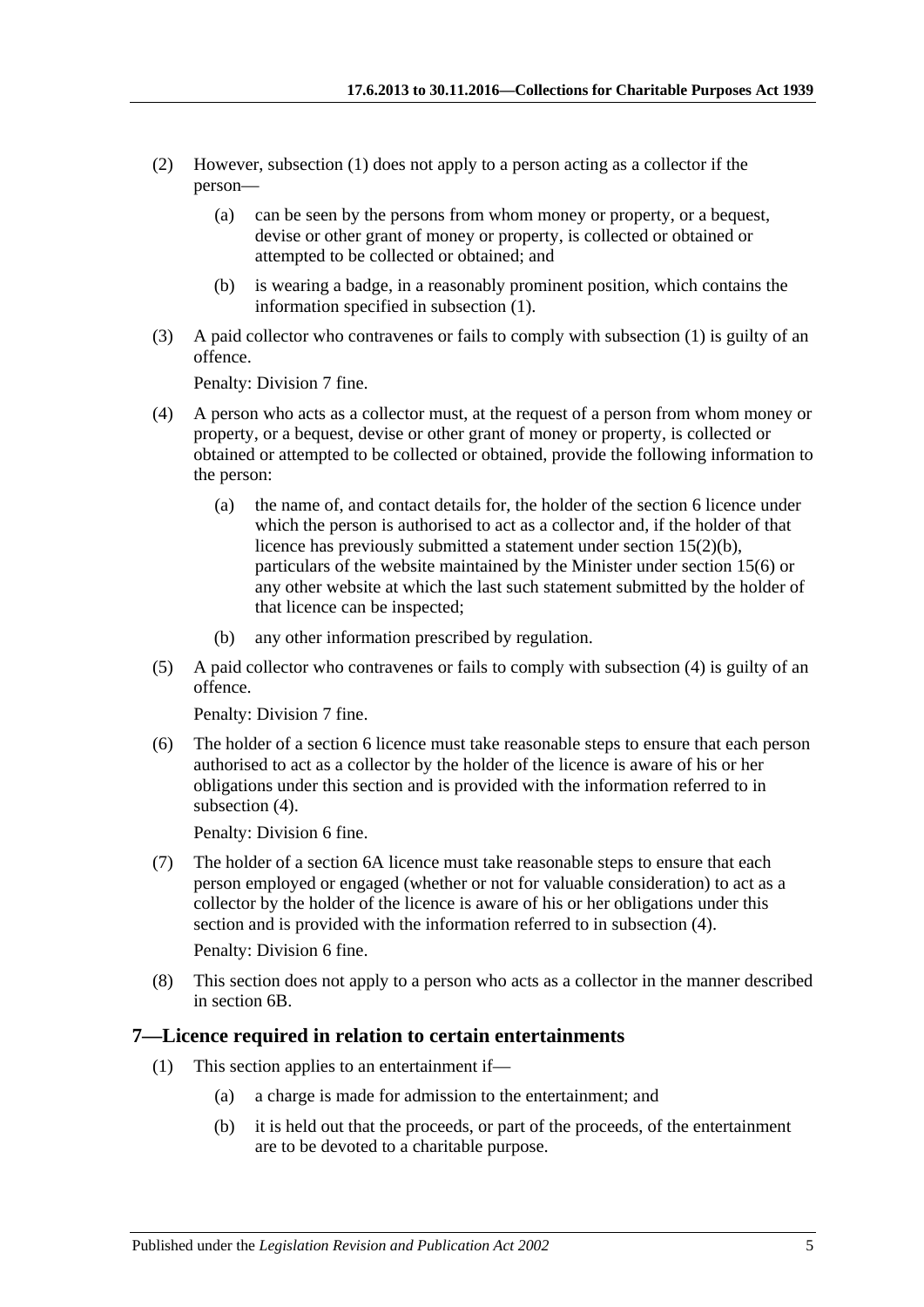- (2) A person must not—
	- (a) conduct an entertainment to which this section applies; or
	- (b) sell or attempt to sell a ticket for admission to an entertainment to which this section applies,

unless the person holds, or is authorised by the holder of, a [section](#page-4-0) 7 licence. Penalty: Division 6 fine.

<span id="page-5-1"></span>(3) If any speaker or other performer at an entertainment to which this section applies is to be paid a fee or commission of an amount that exceeds, or is likely to exceed, the prescribed amount, the holder of the [section](#page-4-0) 7 licence under which a person is authorised to conduct the entertainment must, at the request of any person, tell the person the amount, or likely amount, of any such fee or commission.

Penalty: Division 6 fine.

- (4) For the purposes of [subsection](#page-5-1) (3), the value of any non-monetary consideration to be provided to a person (including the value of any travel or accommodation costs to be paid in respect of the person's attendance at the relevant entertainment) must be taken into account in determining the amount of the fee or commission that is to be paid to the person.
- (5) A person who conducts an entertainment to which this section applies must not cause or permit an advertisement relating to the entertainment to be published by radio, television, newspaper or in any other way or a ticket for admission to the entertainment to be sold unless the advertisement or ticket contains the following information:
	- (a) the name of, and contact details for, the holder of the [section](#page-4-0) 7 licence under which the person is authorised to conduct the entertainment and, if the holder of that licence has previously submitted a statement under section [15\(2\)\(b\),](#page-7-2) particulars of the website maintained by the Minister under [section](#page-8-1) 15(6) or any other website at which the last such statement submitted by the holder of that licence can be inspected;
	- (b) if [subsection](#page-5-1) (3) applies—a statement indicating that performers payment details can be obtained from the holder of the [section](#page-4-0) 7 licence;
	- (c) any other information prescribed by regulation.

Penalty: Division 6 fine.

(6) In this section—

*prescribed amount* means—

- (a) if an amount is prescribed by regulation for the purposes of this definition—that amount;
- (b) if no amount is prescribed by regulation for the purposes of this definition—\$5 000.

### <span id="page-5-0"></span>**8—Grant of authority by licensee**

(1) Any person, society, body, or association being the holder of a [section](#page-2-0) 6 or [7](#page-4-0) licence may give any authority referred to in section 6 or 7 by any means approved, from time to time, by the Minister either generally or in a particular case.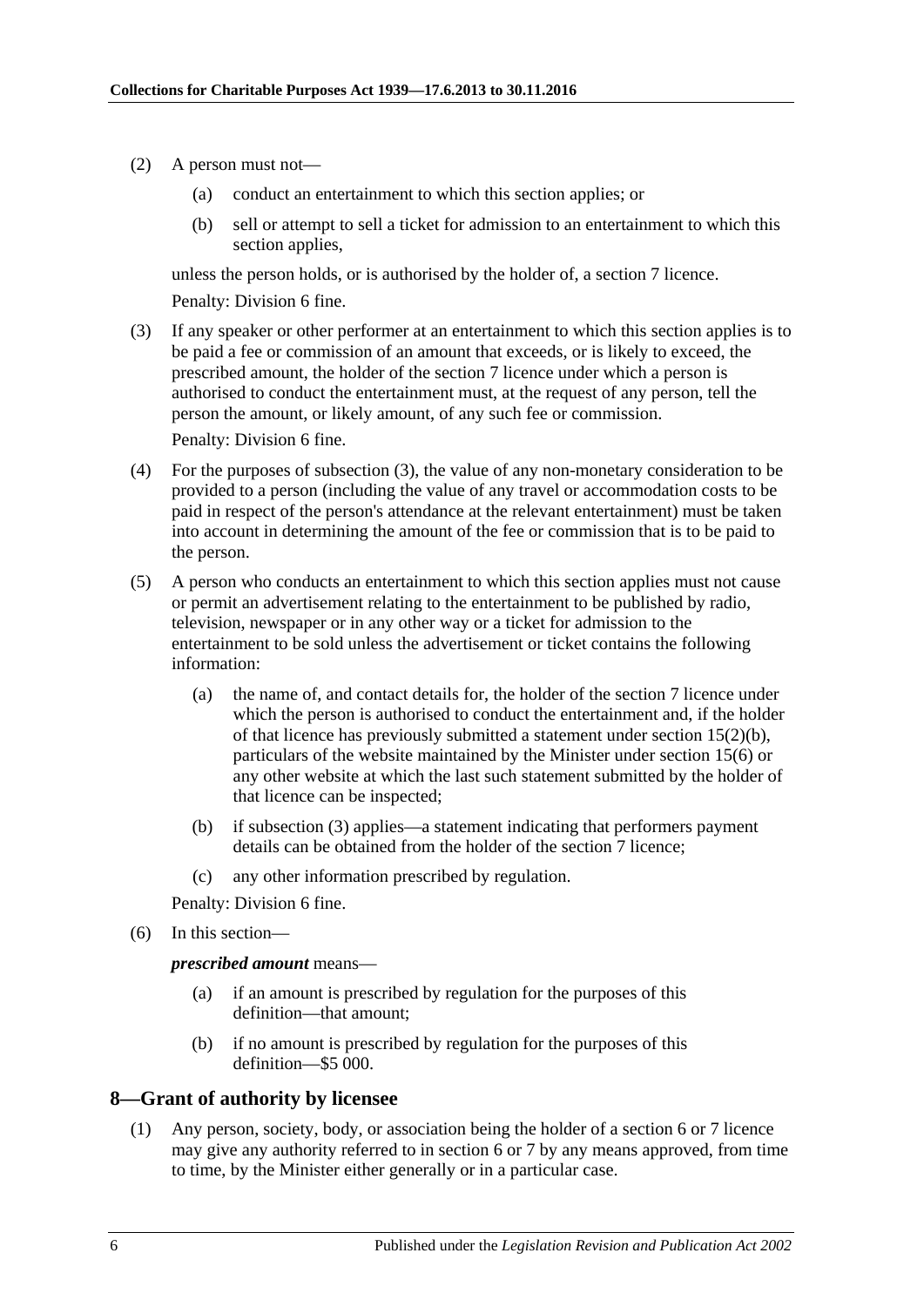(2) An authority given by the holder of a [section](#page-2-0) 6 or [7](#page-4-0) licence may be subject to such conditions as the holder of the licence thinks fit.

### <span id="page-6-3"></span><span id="page-6-0"></span>**9—Revocation of authority by society etc**

- (1) Any person, society, body, or association being the holder of a licence under this Act who or which gives any authority referred to in section 6 or section 7 may revoke any such authority, and when any such authority is revoked the person to whom it was given must, if the authority was given in writing, within seven days after notice in writing of the revocation produce and deliver the written authority to such person, society, body or association or to a member of the committee or other governing body of such society, body, or association.
- (2) A person who fails to produce and deliver a written authority as required by [subsection](#page-6-3) (1) is guilty of an offence. Penalty: Division 6 fine.

## <span id="page-6-1"></span>**11—Application for licence**

- (1) An application for a licence under this Act must be made to the Minister.
- (2) In considering an application for a [section](#page-2-0) 6 or [7](#page-4-0) licence, the Minister may take into account any matter the Minister thinks fit and must consider whether, having regard to the objects of the applicant, those objects would be more effectively or economically carried out by any other person, society, body, or association being the holder of or an applicant for a licence under this Act.
- (3) The Minister may, in his or her discretion, grant or refuse a licence to any applicant and will not be liable to any proceedings whatsoever as a consequence of any refusal.

### <span id="page-6-2"></span>**12—Conditions of licence etc**

- (1) A licence granted by the Minister under this Act remains in force for the period or periods specified in the licence or until revoked by the Minister.
- (2) A licence may be granted subject to any conditions the Minister thinks fit including (without limitation)—
	- (a) conditions limiting the proportion of the proceeds of collections and entertainments which may be applied as commission or other remuneration to persons acting as collectors under the licence or to other persons concerned in the collections or entertainments to which the licence applies; and
	- (b) conditions requiring the holder of the licence or any other person authorised by the holder of the licence, to comply with the provisions of a code of practice issued by the Minister.
- (3) The Minister may, at any time, vary or revoke the conditions on which a licence was granted under this Act or add conditions to a licence granted under this Act.
- (4) The Minister may revoke a licence on any of the following grounds:
	- (a) that donations (whether of money or goods) received for charitable purposes by the licensee have been mismanaged or misapplied; or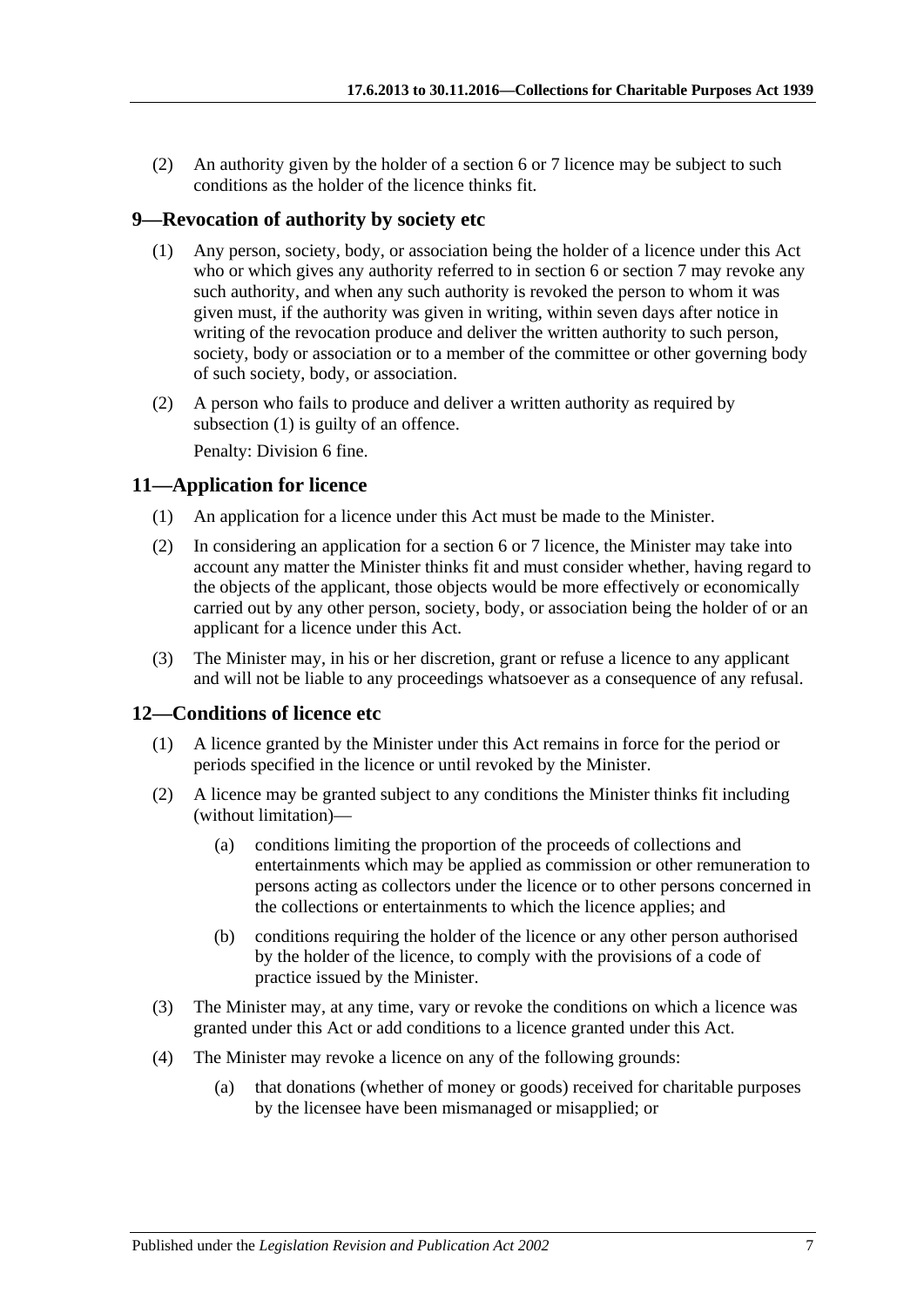- (b) that excessive commission or remuneration has been, or is to be, paid to any person acting as a collector under the licence, or acting in connection with the conduct of an entertainment to which the licence relates, out of the proceeds of the collection or entertainment (as the case may be), or that the proportion of those proceeds that is, or is to be, applied towards charitable purposes is for any other reason inadequate; or
- (ba) the licensee's contravention of or failure to comply with a condition of the licence or a requirement under this Act; or
- (c) that any other circumstances exist that justify, in the opinion of the Minister, revocation of the licence.

#### <span id="page-7-0"></span>**14—Licences to be issued** *gratis*

No fee may be charged for any licence under this Act.

#### <span id="page-7-1"></span>**15—Accounts, statements and audit**

- (1) If the holder of a licence under this Act collects or receives money for a charitable purpose during a financial year or other period specified in the licence (the *statement period*), the holder of the licence must—
	- (a) keep proper accounts relating to the money; and
	- (b) after the end of the statement period, have the accounts audited by a person who is authorised to audit the accounts of a prescribed association under Part 4 Division 2 of the *[Associations Incorporation Act](http://www.legislation.sa.gov.au/index.aspx?action=legref&type=act&legtitle=Associations%20Incorporation%20Act%201985) 1985* or is approved by the Minister for the purposes of this section.
- <span id="page-7-2"></span>(2) The holder of a licence under this Act must, at the time or times fixed in the licence, provide to the Minister—
	- (a) a copy of the audited accounts for the last ending statement period; and
	- (b) a statement setting out—
		- (i) the amount of money collected or received by the licensee during the last ending statement period; and
		- (ii) the costs associated with collection or receipt of the money; and
		- (iii) the manner in which the money has been dealt with; and
		- (iv) any other information required by the Minister.
- (3) The Minister may at any time, by notice in writing to the holder of a licence, require the holder of the licence to provide to the Minister, within a specified time—
	- (a) a statement setting out specified information relating to money or property collected or received by the holder of the licence for charitable purposes; or
	- (b) specified documents (which may include a written record reproducing in an understandable form information stored by computer, microfilm or other process) in the custody or control of the holder of the licence that relate to money or property collected or received by the holder of the licence for charitable purposes.
- (4) A statement required to be provided to the Minister under this section must be verified in a manner required by the Minister.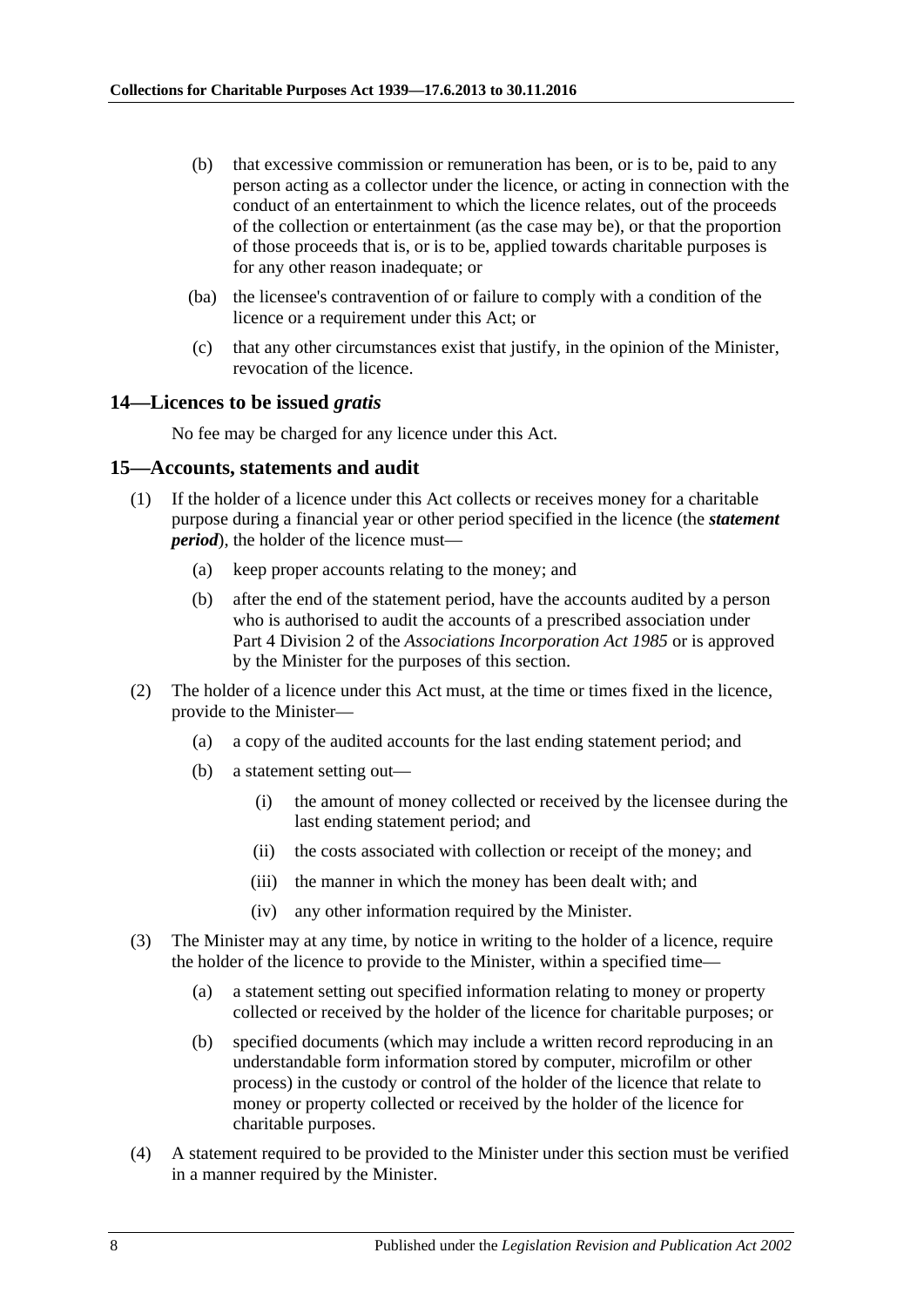- (5) If the holder of a licence under this Act sells, or otherwise converts into money, any property collected or received by the holder of the licence for a charitable purpose, the money so obtained is, for the purposes of this section, money collected or received by the holder of the licence for a charitable purpose.
- <span id="page-8-1"></span>(6) The Minister must publish on a website maintained by the Minister—
	- (a) the name of, and contact details for, any person who holds a licence under this Act; and
	- (b) the contents of any statement submitted to the Minister under this section or a summary of, or extract from, any such statement.
- (7) The holder of a licence who contravenes or fails to comply with a provision of this section is guilty of an offence.

Penalty: Division 6 fine.

- <span id="page-8-2"></span>(7a) If a body corporate is guilty of an offence against this section, each member of the governing body of the body corporate is guilty of an offence and liable to the same penalty as is prescribed for the principal offence if the prosecution proves that—
	- (a) the member knew, or ought reasonably to have known, that there was a significant risk that such an offence would be committed; and
	- (b) the member was in a position to influence the conduct of the body corporate in relation to the commission of such an offence; and
	- (c) the member failed to exercise due diligence to prevent the commission of the offence.
- <span id="page-8-3"></span>(7b) If an unincorporated body is guilty of an offence against this section, each member of the unincorporated body is guilty of an offence and liable to the same penalty as is prescribed for the principal offence if the prosecution proves that—
	- (a) the member knew, or ought reasonably to have known, that there was a significant risk that such an offence would be committed; and
	- (b) the member was in a position to influence the conduct of the body corporate in relation to the commission of such an offence; and
	- (c) the member failed to exercise due diligence to prevent the commission of the offence.
- (8) It is a defence to a charge of an offence under this section other than an offence against [subsection](#page-8-2) (7a) or [\(7b\)](#page-8-3) if the defendant proves that the offence occurred without the defendant's knowledge or consent.

### <span id="page-8-0"></span>**15A—Appointment of inspectors**

- (1) The Minister may appoint inspectors for the purposes of this Act.
- (2) The Minister must provide each inspector with an identity card which the inspector must produce on request.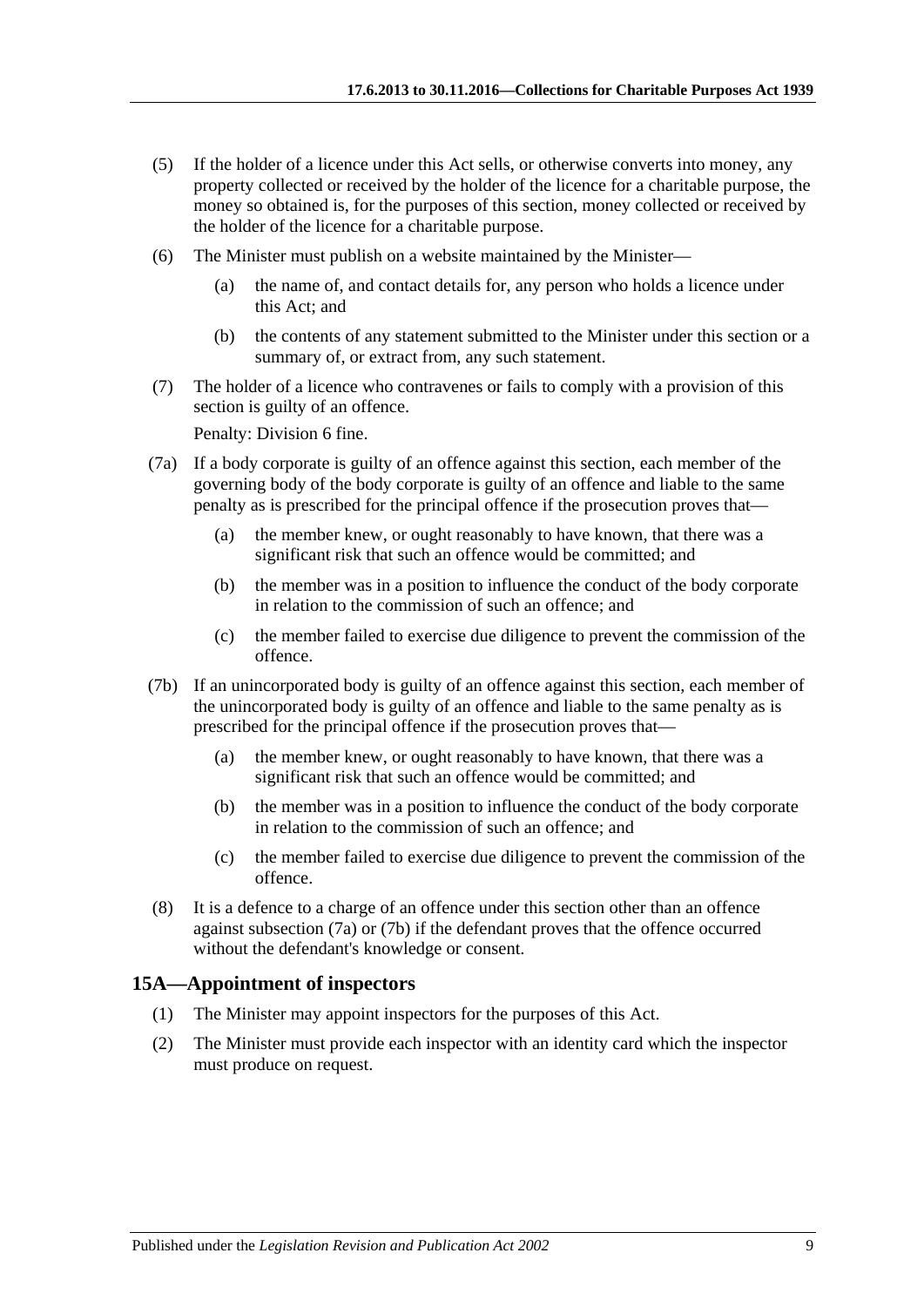#### <span id="page-9-0"></span>**15B—Powers of inspectors**

- (1) For the purposes of ascertaining whether the provisions of this Act are being complied with and subject to this section, an inspector may enter any place in which the inspector suspects, on reasonable grounds, there may be evidence or records connected with an activity for which a licence is required under this Act.
- (2) An inspector must not enter a place used as a residence unless—
	- (a) the occupier consents; or
	- (b) the inspector is authorised by warrant under [subsection](#page-9-1) (3).
- <span id="page-9-1"></span>(3) A magistrate may, if satisfied on the application of an inspector that there is a proper ground for doing so, issue a warrant authorising an inspector to enter a place used as a residence.
- (4) While an inspector is in or on any place under this section, the inspector may do one or more of the following:
	- (a) inspect or search the place or anything in the place;
	- (b) require a person in the place to—
		- (i) produce documents (which may include a written record reproducing in an understandable form information stored by computer, microfilm or other process) that are in the person's custody or control; and
		- (ii) answer any questions put by the inspector;
	- (c) inspect documents produced to the inspector and retain them for so long as is reasonably necessary for the purpose of copying or taking extracts from them;
	- (d) take photographs, films, audio, video or other recordings;
	- (e) if the inspector suspects on reasonable grounds that an offence has been committed, seize and retain anything that the inspector believes affords evidence of the offence;
	- (f) give such directions as are reasonably necessary for, or as are incidental to, the effective exercise of the inspector's powers under this section.
- (5) A person who—
	- (a) hinders or obstructs an inspector in the exercise of powers under this section; or
	- (b) fails, without reasonable excuse, to comply with a requirement of an inspector under this section; or
	- (c) fails, without reasonable excuse, to answer, to the best of the person's knowledge, information and belief, a question put by an inspector; or
	- (d) falsely represents that he or she is an inspector, is guilty of an offence.

Penalty: Division 6 fine.

(6) An inspector may, in exercising powers under this section, be accompanied by such assistants as are reasonably necessary for the purpose.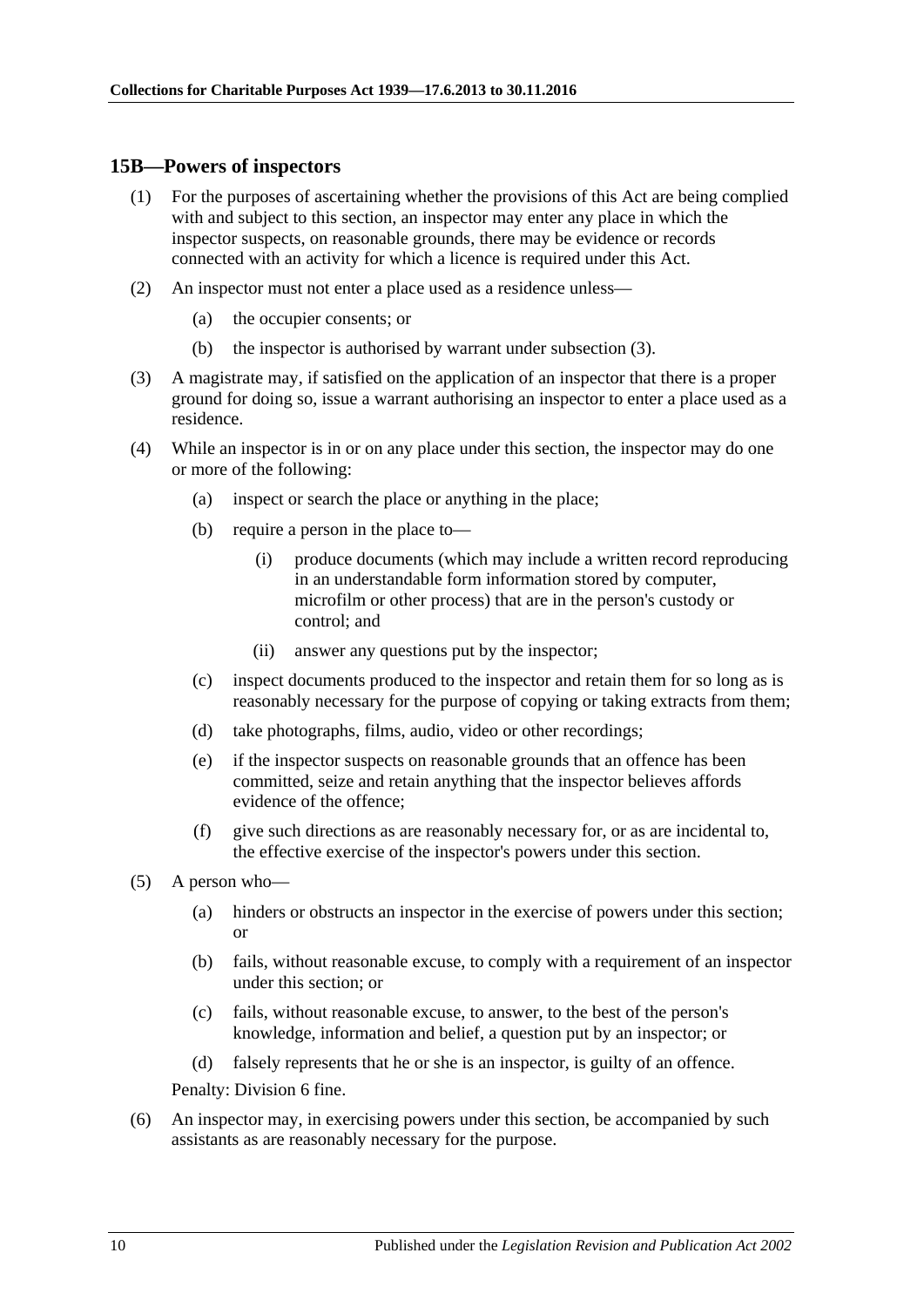(7) A person may decline to answer a question put under this section if the answer would tend to incriminate the person of an offence.

### <span id="page-10-0"></span>**15C—False and misleading statements**

A person must not make a statement that is false or misleading in a material particular (whether by reason of the inclusion or omission of any particular) in any information provided under this Act.

Penalty: Division 6 fine.

### <span id="page-10-1"></span>**15D—Dishonest, deceptive or misleading conduct**

A person who, in the conduct of an activity that is or is required to be authorised by a licence under this Act, acts in a dishonest, deceptive or misleading manner is guilty of an offence.

Penalty: Division 5 fine or division 5 imprisonment.

### <span id="page-10-4"></span><span id="page-10-2"></span>**16—Application of money and property for other charitable purposes**

- (1) Where, in the opinion of the Minister, it is impracticable to apply money or property collected or received pursuant to a licence under this Act or to apply the proceeds of an entertainment conducted pursuant to a licence under this Act for the charitable purpose for which the money or property was collected or received, or to which the proceeds of the entertainment were to be devoted, the Governor may, by proclamation made on the recommendation of the Minister, direct the person, society, body or association concerned to apply the money or property for a similar charitable purpose specified in the proclamation or to give them to another person, society, body or association to be applied for that charitable purpose.
- (2) In [subsection](#page-10-4)  $(1)$ —

*money* includes money accruing from investment of money referred to in that subsection.

### <span id="page-10-3"></span>**17—Vesting of funds in Minister**

- (1) The Governor may, by proclamation, vest in the Minister the moneys and securities for moneys held for any charitable purpose by or on behalf of any person, society, body, or association to whom or to which a licence is or has been issued under this Act, on being satisfied—
	- (a) that a majority of at least three-fourths in number of the persons who are trustees or who have the control of the moneys or securities for money have consented to the vesting; or
	- (b) there has been maladministration of the moneys or securities.
- (2) Subject to [subsection](#page-10-5) (3), the moneys and securities vested in the Minister by a proclamation under this section will be held on the trusts on which they were held immediately before being vested in the Minister.
- <span id="page-10-5"></span>(3) The Governor may, by proclamation, vary the trusts and authorise the Minister to apply the moneys and securities, or any part of the moneys and securities, to charitable purposes specified in the proclamation.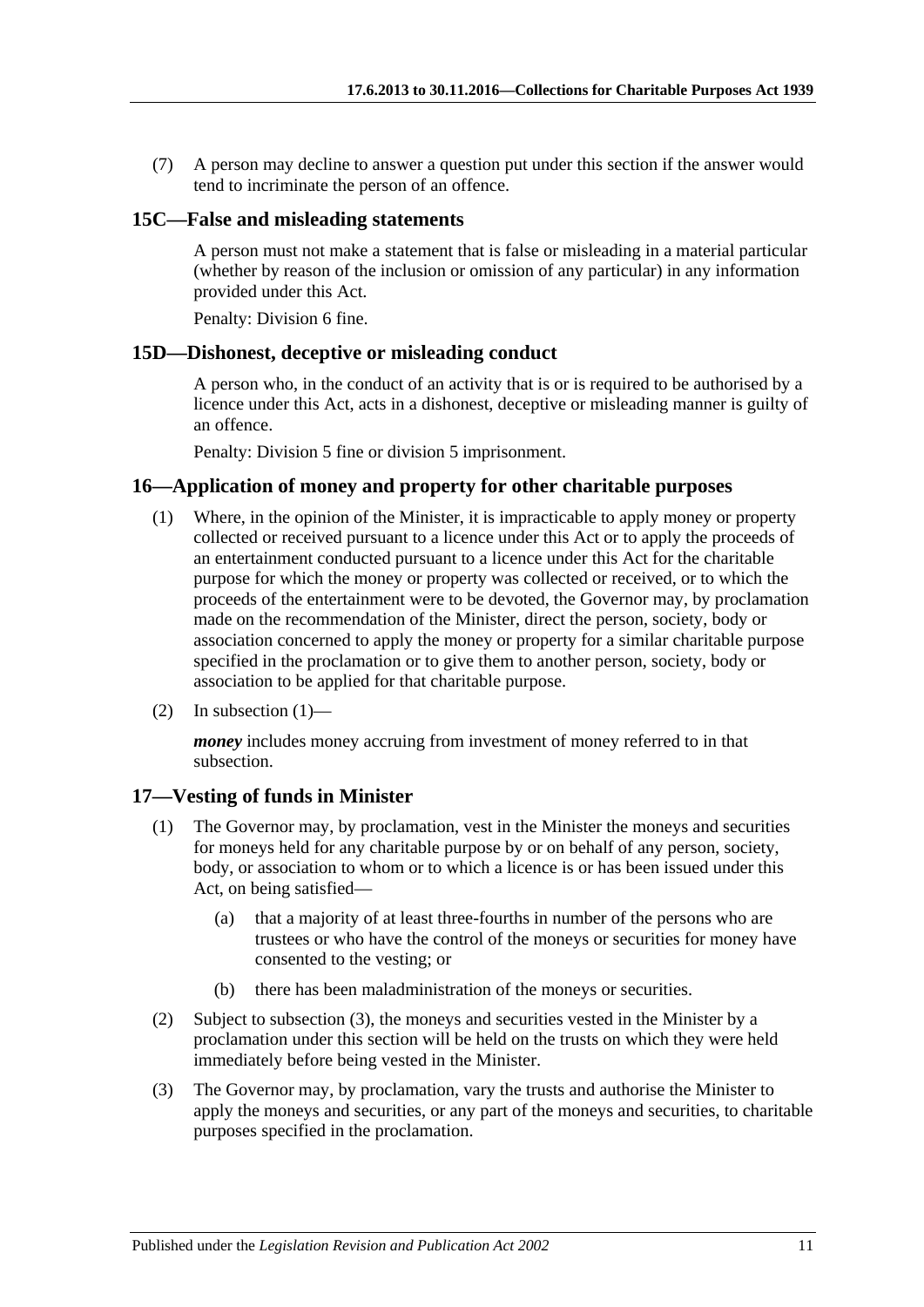## <span id="page-11-0"></span>**18—Exemptions**

- (1) The Minister may, on application by a person, society, body or association exempt the person, society, body or association from compliance with specified provisions of this Act.
- (2) An exemption is subject to the conditions (if any) imposed by the Minister.
- (3) The Minister may, at his or her discretion, vary or revoke an exemption.
- (4) The grant or a variation or revocation of an exemption may be published on a website maintained by the Minister.

#### <span id="page-11-4"></span><span id="page-11-1"></span>**18B—Service of notices etc**

- (1) Subject to this Act, a notice or document required or authorised by this Act to be given to or served on a person may—
	- (a) be served on the person personally; or
	- (b) be posted in an envelope addressed to the person at the person's last known address; or
	- (c) if the person is a company or registered body within the meaning of the *Corporations Act 2001* of the Commonwealth, be given to or served on the person in accordance with that Act.
- (2) Without limiting the effect of [subsection](#page-11-4) (1), a notice or document required or authorised by this Act to be given to or served on the holder of a licence under this Act may—
	- (a) be posted in an envelope addressed to the licensee at the licensee's address for service; or
	- (b) be left for the licensee at the licensee's address for service with someone apparently over the age of 16 years; or
	- (c) be transmitted by facsimile transmission to a facsimile number provided by the licensee (in which case the notice or document will be taken to have been given or served at the time of transmission).
- (3) The address for service of the holder of a licence under this Act is the address of which the Minister has been last notified in writing by the licensee as the licensee's address for service.

### <span id="page-11-2"></span>**18C—Evidentiary**

In proceedings for an offence against this Act, an allegation in the complaint that a specified person was or was not—

- (a) the holder of a licence issued under a specified provision of this Act; or
- (b) authorised by the holder of a [section](#page-2-0) 6 or [7](#page-4-0) licence to carry out specified activities,

is, in the absence of proof to the contrary, proof of the matter alleged.

### <span id="page-11-5"></span><span id="page-11-3"></span>**19—Proceedings for offences**

(1) No prosecution for an offence against this Act may be instituted without the approval in writing of the Minister.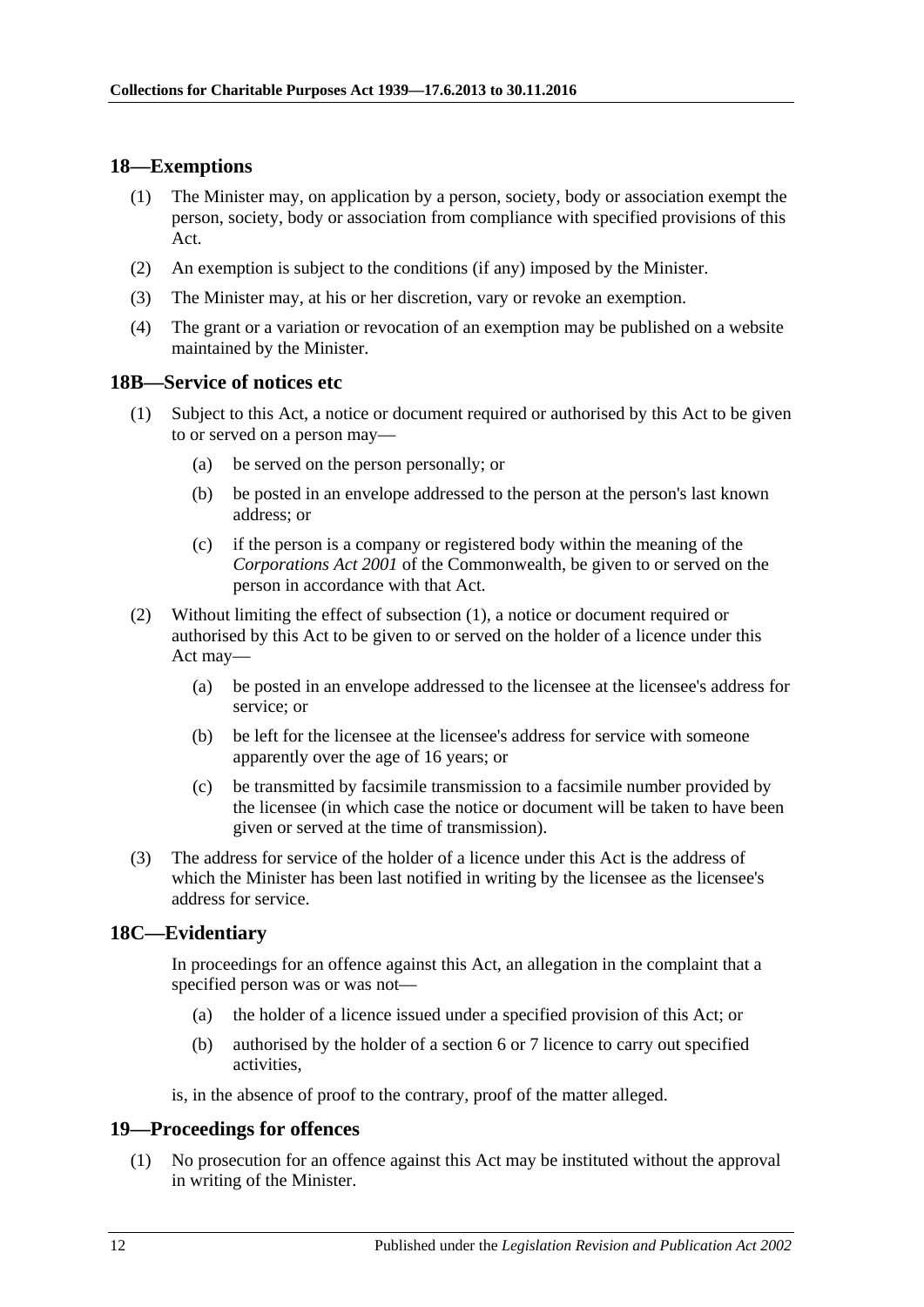(2) Unless proof to the contrary is given, any document purporting to be signed by the Minister and to be an approval by the Minister under [subsection](#page-11-5) (1) is, without any further proof or proof of the signature of the Minister, sufficient proof before any court of the giving of the approval.

## <span id="page-12-2"></span><span id="page-12-0"></span>**20—Regulations**

- (1) The Governor may make such regulations as are contemplated by this Act or are necessary or expedient for the purposes of this Act.
- <span id="page-12-3"></span>(2) Without limiting [subsection](#page-12-2) (1), the regulations may—
	- (a) require information of a kind prescribed by the regulations to be displayed on receptacles that are left in public places to enable members of the public to make gifts of property for charitable purposes or to dispose of unwanted property;
	- (b) prohibit the display of information of a kind prescribed by the regulations on receptacles referred to in [paragraph](#page-12-3) (a);
	- (c) regulate the form in which information may be displayed on receptacles referred to in [paragraph](#page-12-3) (a);
	- (d) impose a fine (not exceeding a division 7 fine) for breach of, or non-compliance with, the regulations.

## <span id="page-12-1"></span>**21—Saving provision**

The provisions of this Act are in addition to and not in substitution for any other provisions by or under which collections of money are controlled.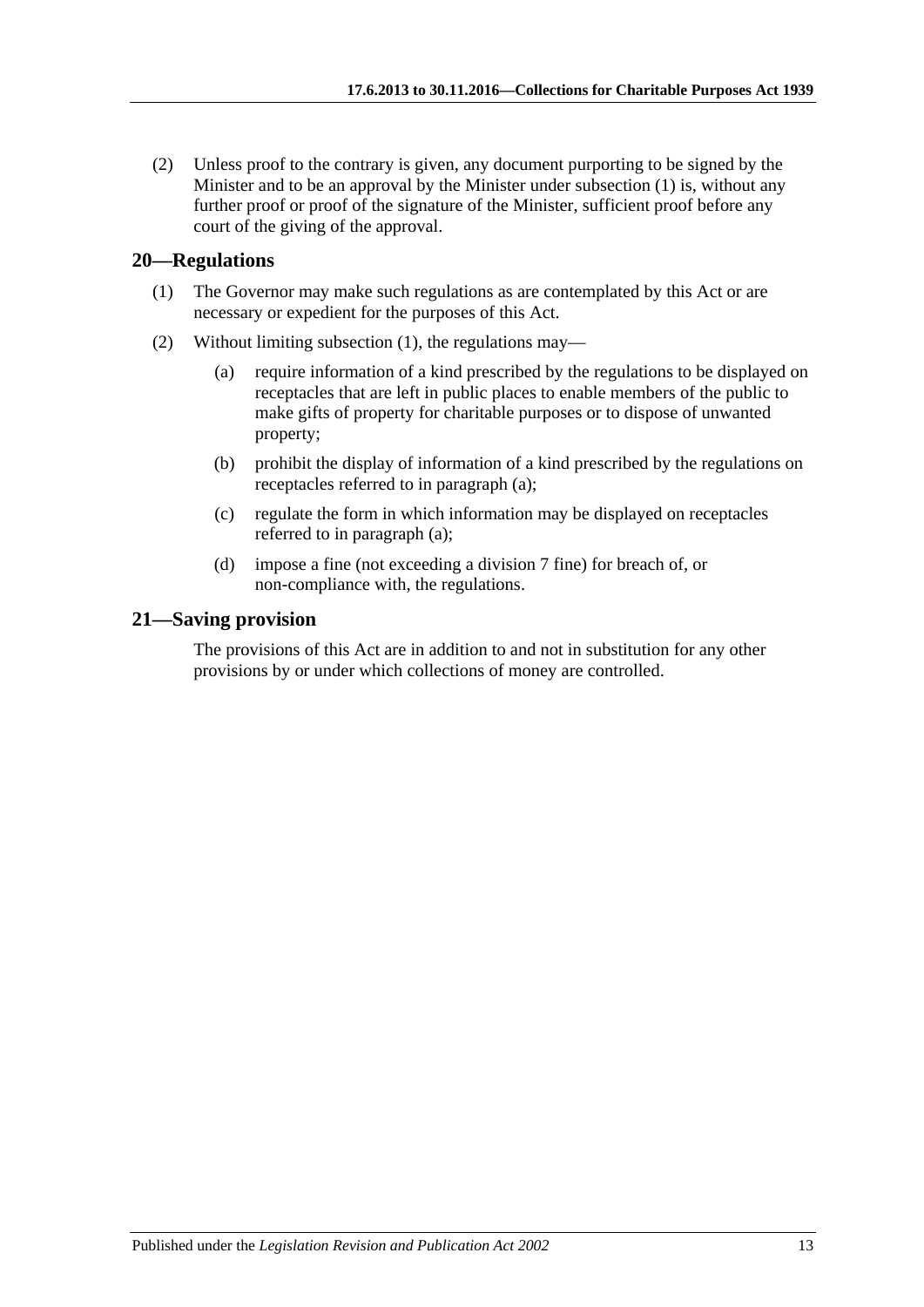# <span id="page-13-0"></span>**Legislative history**

# **Notes**

- Amendments of this version that are uncommenced are not incorporated into the text.
- Please note—References in the legislation to other legislation or instruments or to titles of bodies or offices are not automatically updated as part of the program for the revision and publication of legislation and therefore may be obsolete.
- Earlier versions of this Act (historical versions) are listed at the end of the legislative history.
- For further information relating to the Act and subordinate legislation made under the Act see the Index of South Australian Statutes or www.legislation.sa.gov.au.

# **Legislation repealed by principal Act**

The *Collections for Charitable Purposes Act 1939* repealed the following:

*Collections for Unemployment Act 1930*

# **Principal Act and amendments**

New entries appear in bold.

| Year | N <sub>0</sub> | Title                                                                                                    | Assent     | Commencement                                                       |
|------|----------------|----------------------------------------------------------------------------------------------------------|------------|--------------------------------------------------------------------|
| 1939 | 16             | Collections for Charitable Purposes 22.11.1939<br>Act 1939                                               |            | 1.2.1940 (Gazette 23.11.1939 p1379)                                |
| 1947 | 18             | Collections for Charitable Purposes 6.11.1947<br>Act Amendment Act 1947                                  |            | 6.11.1947                                                          |
| 1982 | 21             | Collections for Charitable Purposes 18.3.1982<br>Act Amendment Act 1982                                  |            | 1.4.1982 (Gazette 1.4.1982 p949)                                   |
| 1995 | 66             | Collections for Charitable Purposes 17.8.1995<br>(Licensing and Miscellaneous)<br>Amendment Act 1995     |            | 2.11.1995 (Gazette 2.11.1995 p1232)                                |
| 1999 | -14            | Collections for Charitable Purposes 1.4.1999<br>(Definition of Charitable Purpose)<br>Amendment Act 1999 |            | 1.4.1999                                                           |
| 2007 | 41             | Collections for Charitable Purposes 25.10.2007<br>(Miscellaneous) Amendment Act 2007                     |            | 1.9.2008 (Gazette 3.7.2008 p3203)                                  |
| 2009 | 84             | <b>Statutes Amendment (Public Sector</b><br>Consequential Amendments) Act 2009                           | 10.12.2009 | Pt 34 (s $63$ )—1.2.2010 ( <i>Gazette</i><br>28.1.2010 p320)       |
| 2013 | -16            | <b>Statutes Amendment (Directors'</b><br>Liability) Act 2013                                             | 23.5.2013  | Pt 10 (s 14)-17.6.2013 (Gazette<br>$6.6.2013$ $p2498$ )            |
| 2016 | 24             | Statutes Amendment (Commonwealth 2.6.2016)<br>Registered Entities) Act 2016                              |            | Pt 3 (ss 7-21), Schs 1 & 2-1.12.2016<br>(Gazette 27.10.2016 p4237) |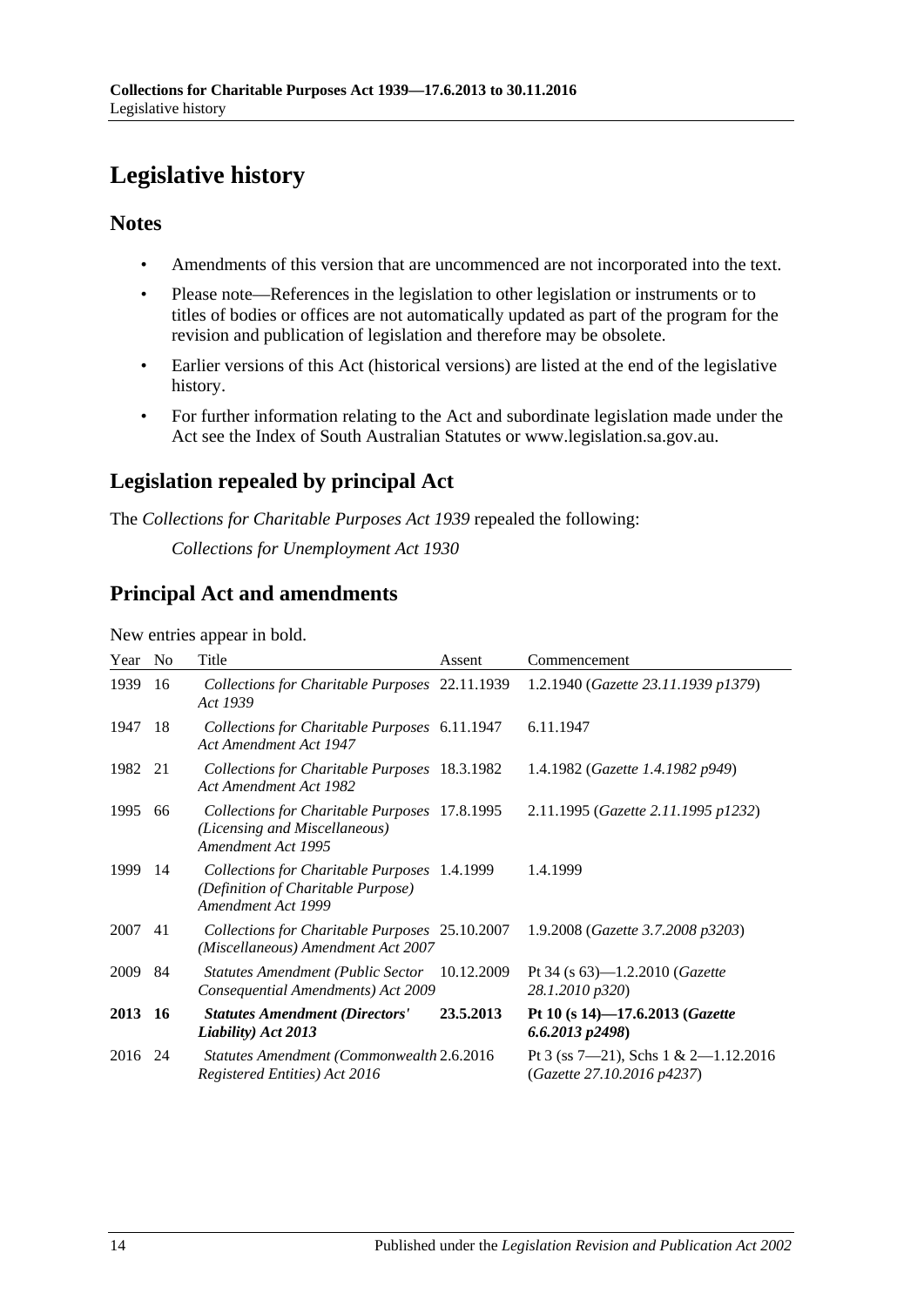# **Provisions amended since 3 February 1976**

• Legislative history prior to 3 February 1976 appears in marginal notes and footnotes included in the consolidation of this Act contained in Volume 2 of The Public General Acts of South Australia 1837-1975 at page 202.

New entries appear in bold.

Entries that relate to provisions that have been deleted appear in italics.

| Provision                             | How varied                                                            | Commencement |  |
|---------------------------------------|-----------------------------------------------------------------------|--------------|--|
| Long title                            | amended under Legislation Revision and<br><b>Publication Act 2002</b> |              |  |
|                                       | amended by 41/2007 Sch 1                                              | 1.9.2008     |  |
| $ss$ 2 and 3                          | omitted under Legislation Revision and<br><b>Publication Act 2002</b> |              |  |
| s <sub>4</sub>                        |                                                                       |              |  |
| body                                  | inserted by $66/1995$ s $3(a)$                                        | 2.11.1995    |  |
| charitable purpose                    | amended by $66/1995$ s $3(b)$ , (d)                                   | 2.11.1995    |  |
|                                       | (c) and (d) deleted by $66/1995$ s $3(c)$                             | 2.11.1995    |  |
|                                       | amended by 14/1999 s 2                                                | 1.4.1999     |  |
|                                       | collection contract inserted by $66/1995$ s $3(e)$                    | 2.11.1995    |  |
|                                       | substituted by 41/2007 s 4                                            | 1.9.2008     |  |
| collector                             | inserted by 41/2007 s 4                                               | 1.9.2008     |  |
| inspector                             | inserted by 41/2007 s 4                                               | 1.9.2008     |  |
| Minister                              | deleted by $41/2007 s 4$                                              | 1.9.2008     |  |
| paid collector                        | inserted by 41/2007 s 4                                               | 1.9.2008     |  |
| property                              | inserted by 41/2007 s 4                                               | 1.9.2008     |  |
| section 6 licence                     | inserted by $66/1995$ s 3(f)                                          | 2.11.1995    |  |
| section 6A licence                    | inserted by $66/1995$ s 3(f)                                          | 2.11.1995    |  |
| section 7 licence                     | inserted by $66/1995$ s 3(f)                                          | 2.11.1995    |  |
| s <sub>5</sub>                        | deleted by $66/1995 s 4$                                              | 2.11.1995    |  |
| s <sub>5</sub>                        | inserted by 41/2007 s 5                                               | 1.9.2008     |  |
| s 6 before substitution<br>by 41/2007 |                                                                       |              |  |
| $s\delta(1)$                          | amended by $66/1995$ s $5(a)$                                         | 2.11.1995    |  |
| s 6(2)                                | amended by $66/1995 s 5(b)$                                           | 2.11.1995    |  |
| $s\ 6(3)$                             | amended by $66/1995$ s $5(c)$                                         | 2.11.1995    |  |
| s <sub>6</sub>                        | substituted by 41/2007 s 5                                            | 1.9.2008     |  |
| s 6A                                  | inserted by $66/1995$ s 6                                             | 2.11.1995    |  |
|                                       | substituted by 41/2007 s 5                                            | 1.9.2008     |  |
| ss 6B and 6C                          | inserted by 41/2007 s 5                                               | 1.9.2008     |  |
| s 7 before substitution<br>by 41/2007 |                                                                       |              |  |
| $s \, 7(1)$                           | amended by $66/1995 s 7(a)$                                           | 2.11.1995    |  |
| $s \, 7(2)$                           | amended by $66/1995 s 7(b)$                                           | 2.11.1995    |  |
| $s \, 7(3)$                           | amended by $66/1995 s 7(c)$                                           | 2.11.1995    |  |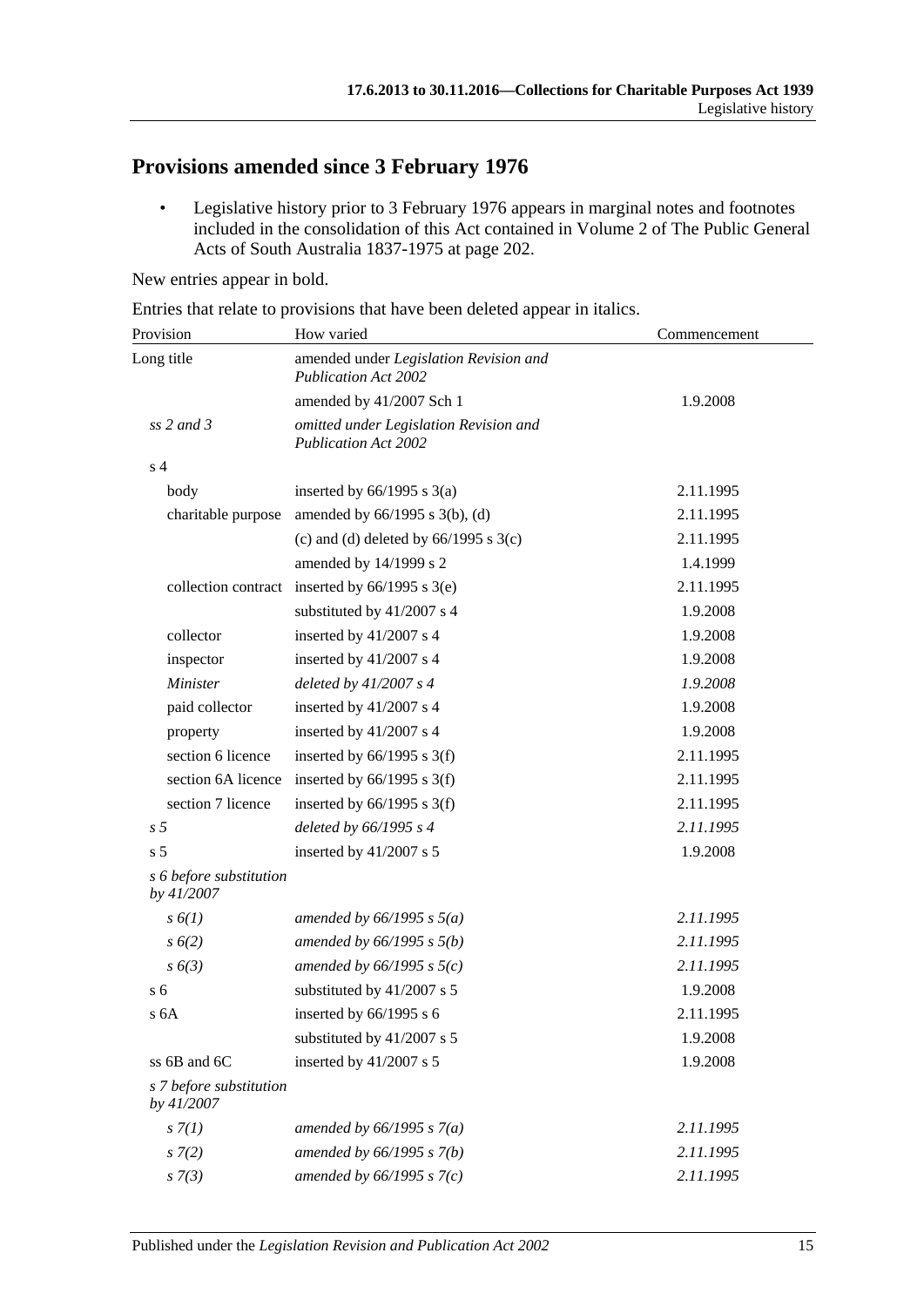| $s \, 7(4)$                               | amended by $66/1995$ s $7(d)$                              | 2.11.1995 |
|-------------------------------------------|------------------------------------------------------------|-----------|
| s <sub>7</sub>                            | substituted by 41/2007 s 5                                 | 1.9.2008  |
| s <sub>8</sub>                            |                                                            |           |
| s(1)                                      | amended by 66/1995 s 8                                     | 2.11.1995 |
|                                           | amended by 41/2007 Sch 1                                   | 1.9.2008  |
| s(2)                                      | amended by 66/1995 s 8                                     | 2.11.1995 |
|                                           | substituted by 41/2007 Sch 1                               | 1.9.2008  |
| s 9                                       |                                                            |           |
| $s \, 9(1)$                               | amended by 41/2007 Sch 1                                   | 1.9.2008  |
| $s \, 9(2)$                               | amended by 66/1995 s 9                                     | 2.11.1995 |
|                                           | substituted by 41/2007 Sch 1                               | 1.9.2008  |
| s 10                                      | deleted by 21/1982 s 3                                     | 1.4.1982  |
| s 11                                      |                                                            |           |
| s 11(1)                                   | amended by $21/1982$ s $4(a)$                              | 1.4.1982  |
|                                           | amended by 41/2007 Sch 1                                   | 1.9.2008  |
| s 11(2)                                   | amended by 21/1982 s 4(b)                                  | 1.4.1982  |
|                                           | amended by 66/1995 s 10                                    | 2.11.1995 |
|                                           | amended by 41/2007 Sch 1                                   | 1.9.2008  |
| s 11(3)                                   | amended by $21/1982$ s $4(c)$                              | 1.4.1982  |
|                                           | amended by 41/2007 Sch 1                                   | 1.9.2008  |
| s 12                                      |                                                            |           |
| s 12(1)                                   | amended by $66/1995$ s $11(a)$                             | 2.11.1995 |
|                                           | substituted by $41/2007$ s $6(1)$                          | 1.9.2008  |
| $s\,l2(la)$                               | inserted by $66/1995 s 11(b)$                              | 2.11.1995 |
|                                           | deleted by $41/2007 s 6(1)$                                | 1.9.2008  |
| 12(2)                                     | substituted by $41/2007$ s $6(1)$                          | 1.9.2008  |
| $s\,12(2a)$                               | inserted by $66/1995 s 11(c)$                              | 2.11.1995 |
|                                           | deleted by $41/2007 s 6(1)$                                | 1.9.2008  |
| $s\ 12(3)$                                | substituted by $41/2007$ s $6(1)$                          | 1.9.2008  |
| s 12(4)                                   | inserted by 21/1982 s 5                                    | 1.4.1982  |
|                                           | amended by 66/1995 s 11(d)                                 | 2.11.1995 |
|                                           | amended by $41/2007$ s $6(2)$ —(4)                         | 1.9.2008  |
| s <sub>13</sub>                           | deleted by 21/1982 s 6                                     | 1.4.1982  |
| s 14                                      | amended by 41/2007 Sch 1                                   | 1.9.2008  |
| s 15 before<br>substitution by<br>41/2007 |                                                            |           |
| $s\,15(1)$                                | inserted by $66/1995$ s $12(a)$                            | 2.11.1995 |
| s 15(2)                                   | s 15(1) redesignated as s 15(2) by $66/1995$<br>$s\,l2(b)$ | 2.11.1995 |
|                                           | amended by $66/1995 s 12(c)$ , (d)                         | 2.11.1995 |
| $s\,15(3)$                                | s 15(2) redesignated as s 15(3) by $66/1995$<br>$s\,l2(b)$ | 2.11.1995 |
|                                           | substituted by $66/1995$ s $12(e)$                         | 2.11.1995 |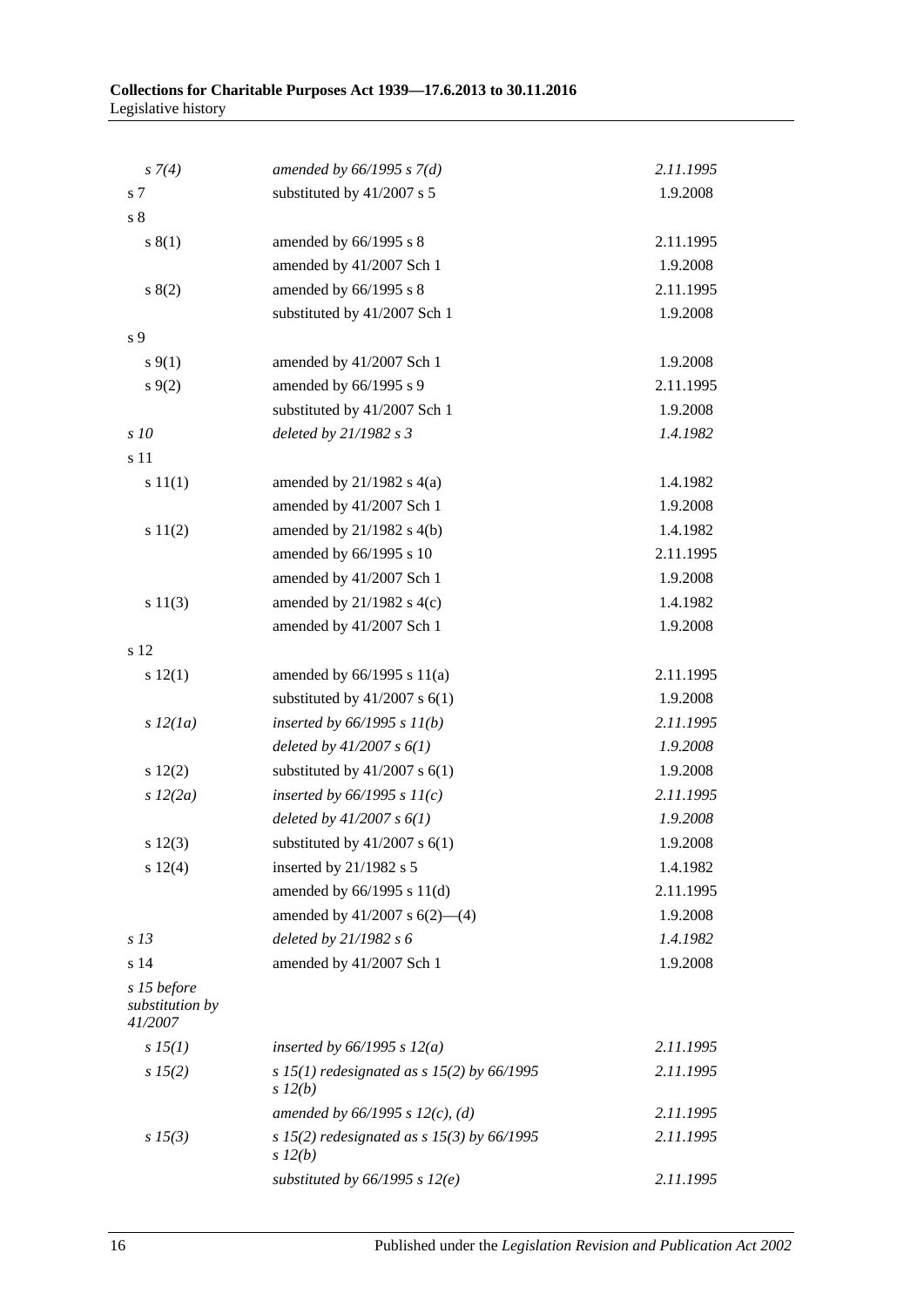| 17.6.2013 to 30.11.2016—Collections for Charitable Purposes Act 1939 |                     |
|----------------------------------------------------------------------|---------------------|
|                                                                      | Legislative history |

| $s\,15(4)$            | s 15(3) redesignated as s 15(4) by $66/1995$ | 2.11.1995 |
|-----------------------|----------------------------------------------|-----------|
|                       | $s\,l2(b)$                                   |           |
|                       | amended by $66/1995$ s $12(f)$               | 2.11.1995 |
| s <sub>15</sub>       | substituted by 41/2007 s 7                   | 1.9.2008  |
| s 15(7)               | substituted by $16/2013$ s $14(1)$           | 17.6.2013 |
| $s 15(7a)$ and $(7b)$ | inserted by 16/2013 s 14(1)                  | 17.6.2013 |
| s 15(8)               | amended by 16/2013 s 14(2)                   | 17.6.2013 |
| $ss$ 15A $-15D$       | inserted by 41/2007 s 7                      | 1.9.2008  |
| s <sub>16</sub>       | substituted by 66/1995 s 13                  | 2.11.1995 |
| s 16(1)               | amended by 41/2007 Sch 1                     | 1.9.2008  |
| s 17                  |                                              |           |
| s 17(1)               | amended by 41/2007 Sch 1                     | 1.9.2008  |
| s $17(2)$ and $(3)$   | substituted by 41/2007 Sch 1                 | 1.9.2008  |
| $s\,I7(4)$            | deleted by 41/2007 Sch 1                     | 1.9.2008  |
| s 18                  | substituted by 41/2007 s 8                   | 1.9.2008  |
| $s$ 18 $A$            | inserted by $41/2007 s 8$                    | 1.9.2008  |
|                       | deleted by 84/2009 s 63                      | 1.2.2010  |
| ss 18B and 18C        | inserted by 41/2007 s 8                      | 1.9.2008  |
| s 19                  |                                              |           |
| s 19(1) and (2)       | amended by 41/2007 Sch 1                     | 1.9.2008  |
| $\frac{1}{20}$        | substituted by 66/1995 s 14                  | 2.11.1995 |
| $s\ 20(2)$            | amended by 41/2007 Sch 1                     | 1.9.2008  |

# **Historical versions**

Reprint No 1—1.7.1991 Reprint No 2—2.11.1995 Reprint No 3—1.4.1999 1.9.2008 1.2.2010

# <span id="page-16-0"></span>**Appendix—Divisional penalties and expiation fees**

At the date of publication of this version divisional penalties and expiation fees are, as provided by section 28A of the *[Acts Interpretation Act 1915](http://www.legislation.sa.gov.au/index.aspx?action=legref&type=act&legtitle=Acts%20Interpretation%20Act%201915)*, as follows:

| Division       | <b>Maximum</b> imprisonment | <b>Maximum</b> fine | <b>Expiation fee</b> |
|----------------|-----------------------------|---------------------|----------------------|
| 1              | 15 years                    | \$60 000            |                      |
| $\mathfrak{D}$ | 10 years                    | \$40 000            |                      |
| 3              | 7 years                     | \$30 000            |                      |
| 4              | 4 years                     | \$15 000            |                      |
| 5              | 2 years                     | \$8 000             |                      |
| 6              | 1 year                      | \$4 000             | \$300                |
| 7              | 6 months                    | \$2 000             | \$200                |